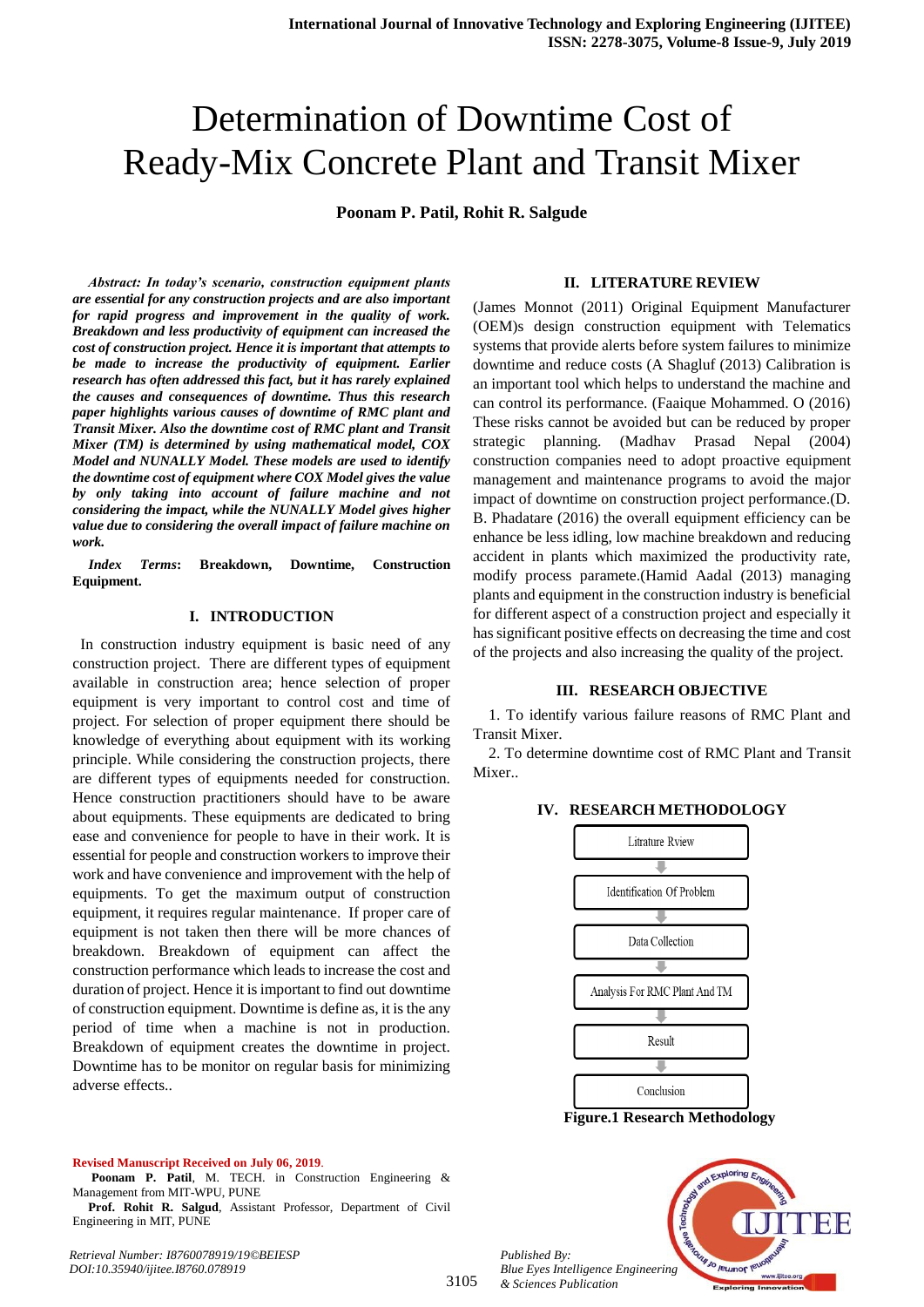#### **Determination of Downtime Cost of Ready-Mix Concrete Plant and Transit Mixer**

#### **V. DATA COLLECTION**

To carry out this research work the data was collected from RMC Plant, in Pune. Daily data collection was done in the month of December 2018- January 2019.

5.1 Data collection for failure reasons of RMC Plant and Transit Mixture The collection for identification of causes of failure of equipment the information was done through the literature review, interviews and discussion with the in-charge on RMC plant.

5.2 Data collection for RMC Plant and Transit Mixture

| Data Collection of RMC PLANT and TM                       |                       |                       |  |
|-----------------------------------------------------------|-----------------------|-----------------------|--|
|                                                           | <b>RMC Plant</b>      | <b>Transit Mixer</b>  |  |
| <b>Actual Output</b><br><b>Qty Per Month</b>              | $77625 \text{ m}^3$   | $2759.50 \text{ m}^3$ |  |
| Days/Month                                                | 31                    | 26                    |  |
| Theoretical<br>Output Qty<br>Per Hour                     | $60 \text{ m}^3$      | $16 \text{ m}^3$      |  |
| Theoretical<br>Output Qty<br>Per Month                    | $18773.4 \text{ m}^3$ | $4160 \text{ m}^3$    |  |
| Variance Or<br>Deviation In<br>Output                     | $11010.9 \text{ m}^3$ | 30520.5 $m^3$         |  |
| Equivalent<br>Loss Of Time<br>In Days                     | 183.51                | 1907.531              |  |
| Average<br><b>Duration Of</b><br><b>Failure Per</b><br>Tm | 2.96                  | 238.441               |  |
| Estimate % Of<br>Downtime                                 | 12.33%                | 733.666%              |  |
| Average<br>Failure<br>Frequency<br>(Yearly)               | 17.43                 | 9029.734              |  |

**Table 1**

The data is collected in tabular format as shown in table 5.1. It is collected for total 62 days for month of December 2018 and January 2019 in terms of actual output quantity and actual working hour. Based on this production per hour is determine and compare with theoretical output for same working hours. For TM data is calculated for the distance of 15km from the plant.

#### **VI. DATA ANALYSIS**

#### *6.1.1 Failure reasons for RMC Plant*

Following are the failure reasons of RMC Plant-

- T Health of the plant.
- Irregular maintenance of plant.
- No use of checklist on regular basis.
- Unawareness about plant.
- Gradually wear of machine.
- Failure due to force majeure.
- Lack of experts on plants.
- Improper maintenance of plant.
- Unavailability of records of machines maintenance.
- Due to improper segregation of material.
- Lack of commutation between the staff
- 6.1.2 Failure reasons for TM
	- Tire bursting
	- Accidents
	- Site road condition
	- Battery problem
	- Due to improper visibility
	- Due to lack of experience of driver
	- Over burden stability
	- Improper maintenance of TM

6.2 Analysis for RMC Plant and TM

The analysis for this research is done by using mathematical model, i.e. COX Model, NUNALLY Model [9]. Analysis is done on the basis of data collected in the December-18 and January-19 month.

#### *6.2.1 Data Analysis For RMC Plant*

#### a) By using COX Model

This model gives the annual loss due to equipment failure.

COX MODEL= [Annual frequency of component failure] X [Average Duration Of Failure] X [Downtime Cost/unit.]

| Table 2                                 |
|-----------------------------------------|
| Downtime Cost of RMC Plant by COX Model |

|                                                       | <b>COST/YEAR</b>  | <b>COST/HR</b> |
|-------------------------------------------------------|-------------------|----------------|
| <b>BY COX MODEL</b><br><b>DOWNTIME</b><br><b>COST</b> | Rs. 1083129.107/- | Rs. 141.03/    |

#### b) By using NUNALLY Model

This model is used to assign the downtime cost of machine to a particular year.

NUNALLY MODEL= [Estimate % of downtime] X [Yearly Planned Hour of Operation] X [Hourly Cost of Replacement]

**Table 3 Downtime Cost of RMC Plant by NUNALLY Model**

|                                                            | <b>COST/YEAR</b>                     | <b>COST/HR</b>     |
|------------------------------------------------------------|--------------------------------------|--------------------|
| <b>BY NUNALLY</b><br><b>MODEL</b><br><b>DOWNTIME COST</b>  | Rs. 16205558.47/-                    | Rs.<br>$2110.10/-$ |
| Published By:<br><b>Blue Eyes Intelligence Engineering</b> | <b>SAN ART EXPLORING ENGINEERING</b> |                    |

**Exploring Innovati** 

*Retrieval Number: I8760078919/19©BEIESP DOI:10.35940/ijitee.I8760.078919*

3106

*& Sciences Publication*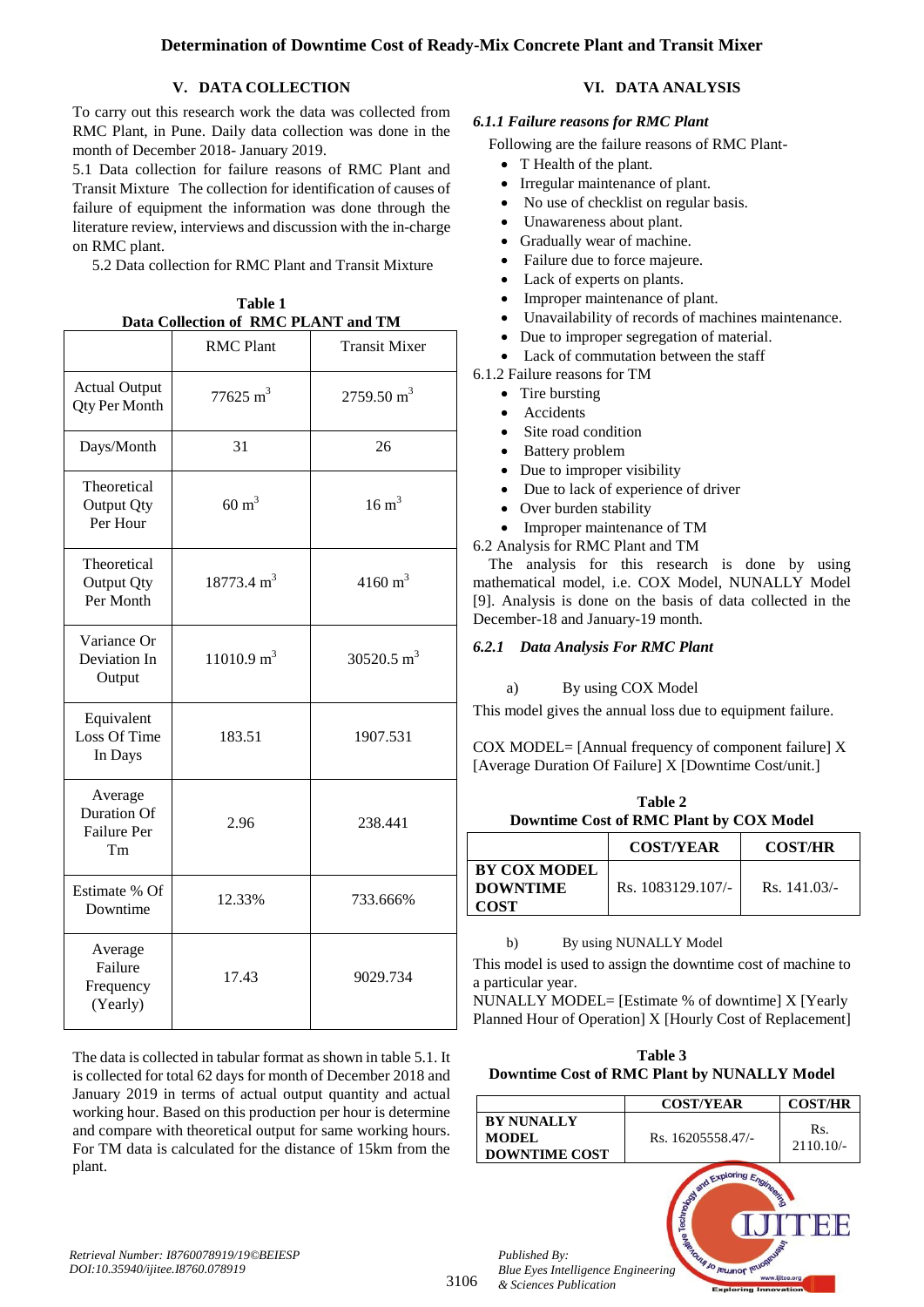#### *6.2.2 Data Analysis For Transit Mixer*

#### a) By using COX Model

COX MODEL= [Annual frequency of component failure] X [Average Duration Of Failure] X [Downtime Cost/unit.]

> **Table 4 Downtime Cost of TM by COX Model**

|                                                       | <b>COST/YEAR</b>    | <b>COST/HR</b>     |
|-------------------------------------------------------|---------------------|--------------------|
| <b>BY COX MODEL</b><br><b>DOWNTIME</b><br><b>COST</b> | Rs.<br>1614796806/- | Rs.<br>480594.29/- |

b) By using NUNALLY Model

NUNALLY MODEL= [Estimate % of downtime] X [Yearly Planned Hour of Operation] X [Hourly Cost of Replacement]

**Table 5 Downtime Cost of TM by NUNALLY Model**

|                                                                     | <b>COST/YEAR</b>  | <b>COST/HR</b> |
|---------------------------------------------------------------------|-------------------|----------------|
| <b>BY NUNALLY</b><br><b>MODEL</b><br><b>DOWNTIME</b><br><b>COST</b> | Rs. 18488379.81/- | $Rs.5502.49/-$ |

### **VII. RESULT**



**FIGUR 2. COMPARISON OF OUTPUT OF RMC PLANT**

Figure.2 shows comparison of actual output and theoretical output of plant also it is seen that the actual output quantity of RMC plant is very much less then theoretical output quantity.



**Figur 3. Comparison of Output of Transit Mixer**

Figure 3 shows comparison of actual output and theoretical output of TM also it is seen that the actual output quantity of TM is very much less then theoretical output quantity.

#### **VIII. CONCLUSION**

From the above analysis it is seen that cost which calculated by COX model is lesser then NUNALLY model. And also the speed of construction projects is mostly depend upon productivity of construction equipment. For month of December 2018 and January 2019 the calculated cost for RMC Plant and TM is given below in table 6. Also to minimize downtime cost it is very important to carry out the regular maintenance of construction equipment.

|  | <b>Table 6 Comparative downtime cost</b> |  |  |
|--|------------------------------------------|--|--|
|--|------------------------------------------|--|--|

| Sr. | Machine                        | Model         |                      |  |
|-----|--------------------------------|---------------|----------------------|--|
| No. |                                | COX Model     | <b>NUNALLY Model</b> |  |
| 1   | <b>RMC</b><br><b>PLANT</b>     | Rs.           | Rs.                  |  |
|     |                                | 10,83,129.107 | 1,62,05,558.47/      |  |
|     |                                | / year        | year                 |  |
|     | $\overline{2}$                 | Rs.           | Rs.                  |  |
|     |                                | 141.03/hour   | 2,110.10/hour        |  |
| 3   | <b>TRANSIT</b><br><b>MIXER</b> | Rs.           | Rs.                  |  |
|     |                                | 61,15,20,684/ | 1,13,77,464.5/year   |  |
|     |                                | year          |                      |  |
| 4   |                                | Rs.           | Rs.                  |  |
|     |                                | 1,82,000.20/  | 3,386.15/hour        |  |
|     |                                | hour          |                      |  |

#### **REFERENCES**

- 1. A. Shagluf. A. P. Longstaff, S. Fletcher, P. D. Denton, A. Myers "THE IMPORTANCE OF ASSESSING DOWNTIME COST RELATED FACTORS TOWARDS AN OPTIMISED MACHINE TOOL CALIBRATION SCHEDULE" Computing and Engineering Researchers' Conference, University of Huddersfield, December 2013.
- 2. Aadal Hamid, Fard Ali Bagheri, Rad Kiyanoosh Golchin, al. et., "Impact of Plants and Equipment Management in Construction Industry of Iran", Research Journal of Applied Sciences, Engineering and Technology 7(11): 23712375, 2014 DOI:10.19026/rjaset.7.538 ISSN: 2040-7459; eISSN: 2040-7467 © 2014 Maxwell Scientific Publication Corp.
- 3. Faaique Mohammed. O, Manikandaprabhu. S al. et. "A Study on Negative Impacts of Use of RMC in Major Construction Projects and Proposing Effective Measures for Adoption" International Journal of Innovative Research in Science, Engineering and Technology (An ISO 3297: 2007 Certified Organization)Vol. 5, Issue 4, April 2016.
- 4. Monnot James, Williams Robert. "Construction Equipment Telematics" DOI: 10.1061/(ASCE)CO.19437862.0000281. © 2011 American Society of Civil Engineers.
- 5. Nepal Madhav Prasad, Park Moonseo "DOWNTIME MODEL DEVELOPMENT FOR CONSTRUCTION EQUIPMENT MANAGEMENT" Article in Engineering Construction & Architectural Management June 2004 DOI :10.1108/09699980410535804.
- 6. Phadatare D. B., Charhate S. B., "IMPACT OF CONSTRUCTION EQUIPMENT'S ON BUILDING SITE PRODUCTIVITY" International Journal of Civil Engineering and Technology (IJCIET) Volume 7, Issue 4, JulyAugust 2016, pp. 513–520 Article ID: IJCIET\_07\_04\_047 Available online at
- 7. http://www.iaeme.com/IJCIET/issues.asp?JType=IJC IET&VType=7&IType=4 ISSN Print: 0976-6308 and ISSN Online: 0976-6316 © IAEME Publication
- 8. Book- 1. Sharma S.C. "CONSTRUCTION EQUIPMENT AND ITS MANAGEMENT" Khanna
- Publication, [pg. no.- 543-554] Nunally, S. W. (1977). Managing construction

*& Sciences Publication* 

*Published By:*



3107